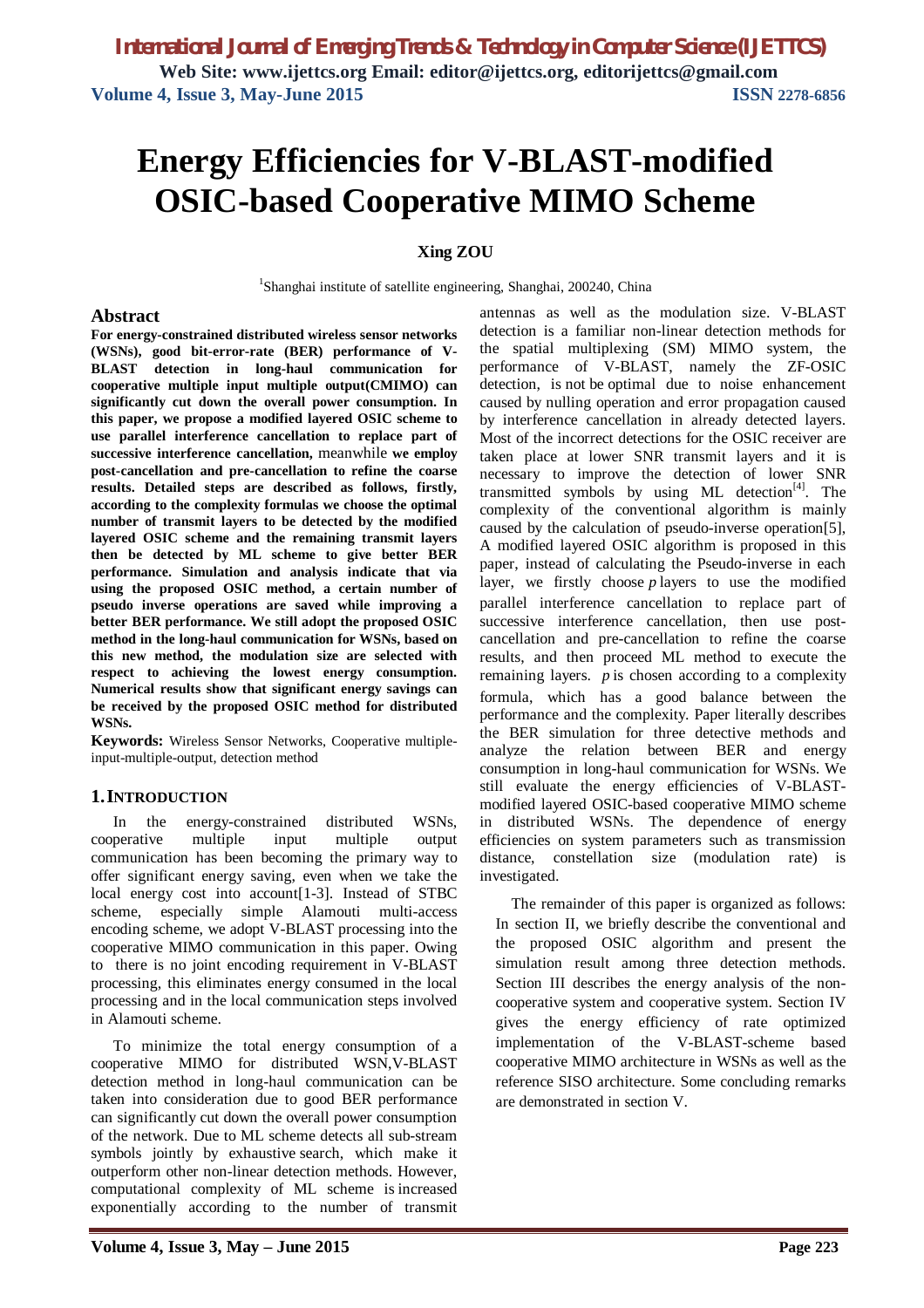## **2.CONVENTIONAL V-BLAST RECEIVER AND PROPOSED DETECTION ALGORITHM FOR WIRELESS SENSOR NETWORKS**

The better the performance of detection method is, the less power consumption the overall CMIMO in WSNs receive, V-BLAST detection method of cooperative MIMO system is becoming a hotspot of research for longhaul communication in WSNs. The realization of conventional V-BLAST receiver is based on the symbol cancellation in each selected layer to improve the performance as well as maintaining relatively low operation complexity[6]. The picked symbol cancellation order is dependent to the maximum post detection SINR induced by the particular subset of transmit antennas in this paper. The transmitted symbol with the smallest post detection SINR is a decisive factor of the error performance of the system[7].

From what have been described above, we may safely draw the conclusion that the performance of V-BLAST detector is seriously influenced by the smallest post detection SINR layers in which symbol detection may be inaccurate because of systematic cumulative errors from previous layers. In this paper, ML detection is executed for lower SINR transmit layers to maximize the probability of correct detection. We should not assign large number of layers to be detected by ML algorithm due to the complexity of it will grow exponentially lie on the number of layers to be detected. In our proposed method, *p* transmit layers was detected by a modified layered OSIC scheme then we employ ML method to detect the remaining layers ( *p* is calculated according to a certain formula).The complexity of the conventional algorithm is mainly caused by the calculation of Pseudoinverse operation[5], to make a further complexity saving in the *p* layers, we merge some layers in modified layered OSIC scheme, which greatly reduces the pseudo-inverse operation.

## **2.1Conventional V-BLAST Detection Algorithm for Wireless Sensor Networks**

At the initialization stage, *i* -th detection stage of nulling matrix of ZF filter is evaluated by

$$
G_i = ((H_i)^H H_i)^{-1} (H_i)^H
$$
 (1)

where  $H_i$  is the channel coefficients, which may not be square such as  $m \times n$ , the pseudo-inverse operation computation will be used in (1) under the condition  $m \ge n$ ,  $(\Box)^H$  indicates conjugate transpose. We use the minimum squared Euclidean norm of  $(G_i)$  to suggest the optimal ordering

$$
\mu_i = \underset{j \in \{\mu_1, \mu_2, \dots, \mu_i - 1\}}{\arg \min} \left\| (G_i)_j \right\|^2, \ j = 1, 2, \dots, N_t \tag{2}
$$

where  $(G_i)$  denotes the *j*-th row of matrix  $G_i$ ;  $(G_i)_{\mu i}$  can be used to null all but the optimally ordered layer  $\mu_i$ signal. Then the detected symbol can be received by

$$
\hat{S}_{\mu i} = Q([(G_i)_{\mu i}r_i]) \tag{3}
$$

where  $O(\Box)$  is the OAM slicer for signal constellation in use. We regard the detected layer as interference, which must be canceled to improve detection of subsequent layers by

$$
r_{i+1}=r_i-\hat{S}_{\mu i}(H_i)_{\mu i}\tag{4}
$$

where  $(H_i)_{\mu i}$  is  $\mu_i$  -th column of  $H_i$ . Once the layer  $\mu_i$  is detected, the channel matrix *H<sup>i</sup>* should be changed by removing the  $\mu$ <sup>*i*</sup> th column into  $H$ <sub>*i* + 1</sub>

$$
H_{i+1} = null \langle H_i \rangle_{\mu_i} \tag{5}
$$

where  $null(\cdot)_{\mu i}$  indicates the operation of mulling  $\mu i$  th column vector. The process  $(1)-(5)$  repeat with  $i = i + 1$  until all the symbols are detected[8].

## *2.2* **Proposed OSIC algorithm for Wierless Sensor Networks**

**Initialization:** At the initialization stage we set  $i = 1$ and

$$
H(1) = H, y(1) = y, G_1 = H^+.
$$

**Parallel slicing:** The ZF nulling matrix is calculated by (1) and the *p* layers are chosen by ( *p* is received in II-C)

$$
[\mu_1, \mu_2, \cdots, \mu_p] = \underset{\{\mu_1, \mu_2, \cdots, \mu_p\} \in j}{\arg \min} ||G_1||^2, \ \ j = 1, 2, \ldots, N_t \quad (6)
$$

Assume signals in *p* layers can be "coarsely" calculate by (7)

$$
[\tilde{s}^{(1)}, \tilde{s}^{(2)}, \cdots, \tilde{s}^{(p)}]^T = Q([(G)]_1^T, (G)]_2^T, \cdots, (G)]_p^T]^T r) (7)
$$

To improve the results of the merged detection, we can cancel the mutual interferences for layer  $1-\rho$ , we define *m*, and  $m = 0, 1, 2, \dots, p$ , by

$$
\widetilde{r}_m = r - \sum_{l=0}^{m-1} \widetilde{S}^{(1+l)} H_{1+l} - \sum_{l=m+1}^{p-1} \widetilde{S}^{(1+l)} H_{1+l} \tag{8}
$$

and produce the detected symbol as

$$
\hat{S}^{(1+m)} = Q(\left[G_{1+m}\right]\tilde{r}_m) \tag{9}
$$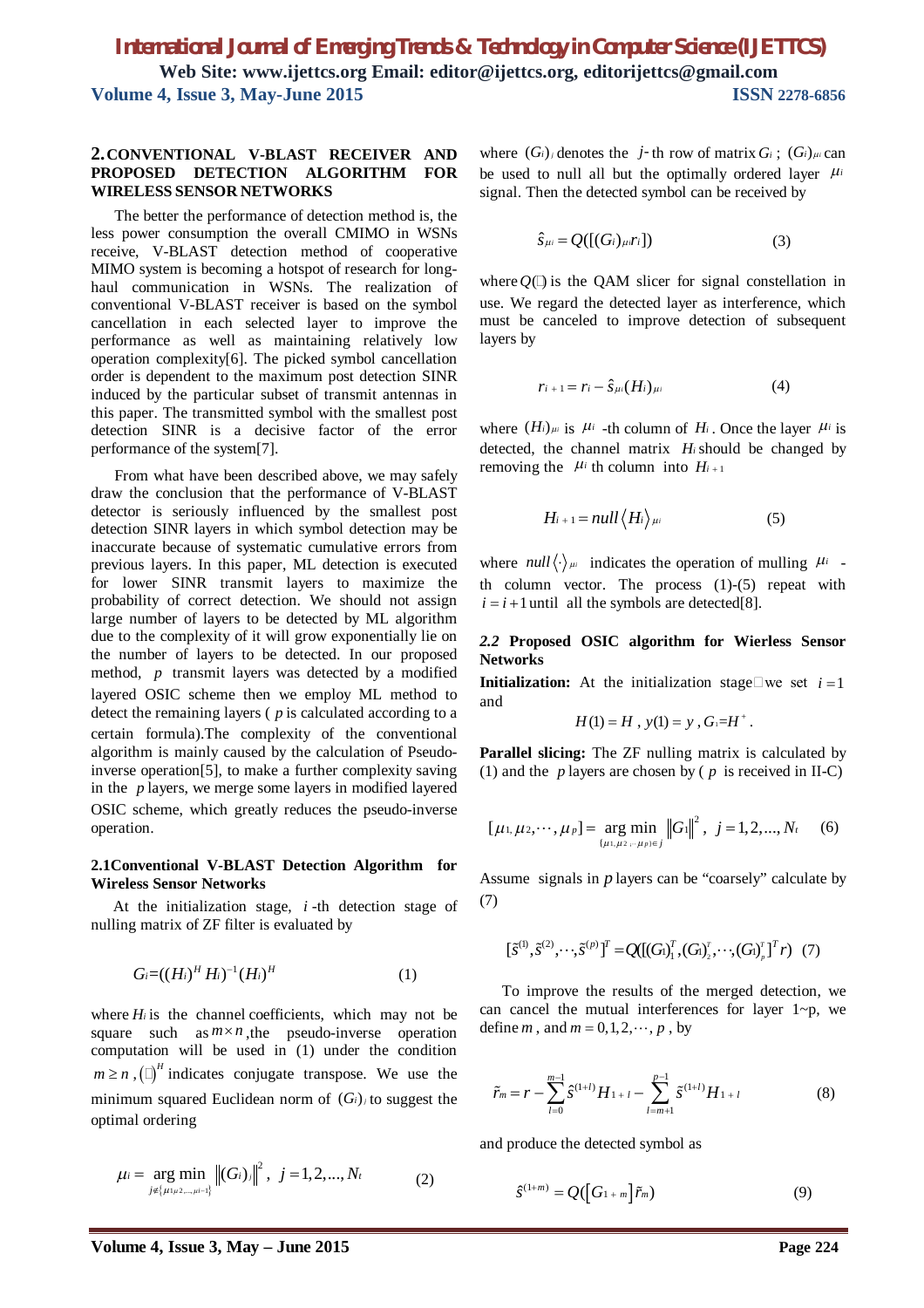Before proceeding ML detection, we have to cancel the *p* layers detected symbols to improve the detection of subsequent layers.

$$
r_{i+1} = r_i - \sum_{i=1}^p \hat{s}^{(i)} H_i
$$
 (10)

ML Detection for the remaining layers:

$$
\hat{S}^{(p,...M)} = \underset{x \in S}{\arg \min} \left\| r_p - \tilde{H}x \right\| \tag{11}
$$

In the parallel slicing, partial layers can be removed from the received signal in parallel for the number of *p* , if little perform loss due to partial simultaneous interference cancellation, we still use post cancellation and pre-cancellation to refine our results as well as the ML detection in the smallest post detection SINR layers.

## *2.3* **Complexity Analysis and Finding Optimal p**

The complexity of ML, ZF-OSIC and proposed layered OSIC detections are analyzed in this subsection. For ML detections, total complexity can be stated as follows [4]

$$
S^M M^2 + S^M M \tag{12}
$$

where *S* is the modulation constellation size, ML method has  $S^M M^2$  multiplications operations and  $S^M M$  square operations. We can clearly notice that, the complexity of it will grow exponentially lie on the number of layers to be detected and the constellation size *S* .

As for the complexity of conventional ZF-OSIC, the Pseudo inverse operation of channel matrix  $((H<sup>H</sup> H)<sup>-1</sup> H<sup>H</sup>)$  takes  $4M<sup>2</sup> + 2NM<sup>2</sup>$  operations [9] and *M* will change in each layer. Furthermore, the complexity of ordering and interference cancellation is  $2MN + (N-1)M + MN$ . Thus, the total complexity of ZF-OSIC is

$$
\left(\sum_{m=0}^{M} 4m^2 + 2Nm^2\right) + 2MN + (N-1)M + MN \tag{13}
$$

We can combine and drive formula (12) and (13) to figure up the total complexity of the proposed method with *p* layers for the parallel slicing and  $(M - p)$  in ML method:

$$
\left(\sum_{m=0}^{p} 4p^2 + 2Np^2\right) + 2Nt + N(t-1)t + 2(N-1)t
$$
\n
$$
+(t-1)t + S^{(M-t)}(M-t)^2 + S^{(M-t)}(M-t)
$$
\n(14)

We exhibit the results of complexities of conventional ZF-OSIC, ML methods and our proposed method in Table. I. In this table, we use various constellation modes for 4×4 MIMO system with different number of selected transmit layers *p* for ZF-OSIC block for Fig. 1.

We send 1000 symbols for each antenna and use 16QAM and QPSK modulation. From the Table. I, the best layer number  $p$  is 3 when focusing on 16QAM and QPSK, so the data in the receiver was detected in the proposed layered OSIC for 3 layers and 1 layer ML algorithm after the Rayleigh channel. Numerical result is presented in Fig. 1.

Fig.1 indicated that ML detection in remaining layers bring the performance of new method outperforms the conventional one while saving a considerable amount of complexity, which due to the proposed parallel slicing can reduce the complexity of calculating pseudo-inverse and complexity of ML detection will not surprisingly increase when the number of layers is chosen according to table I. We still notice that the improved layered OSIC scheme needs less SNR than conventional one in the condition of the same BER. For example, focus on the group of curve for 16QAM, when the system BER is 0.01, the required SNR of the three detection schemes are 18dB, 23dB and 25dB, respectively. The saving SNR can greatly influence the energy efficiency, which will analyze elaborately in the following parts.

**Table.1** Complexity of different detection methods with different modulation size (4x4)

| <b>Detection</b><br>Method | <b>16OAM</b> | 8PSK         | <b>OPSK</b> | <b>BPSK</b> |
|----------------------------|--------------|--------------|-------------|-------------|
| <b>ZF-OSIC</b>             | 700          | 700          | 700         | 700         |
| ML                         | $3.0924e+11$ | $1.2080e+09$ | 4718592     | 18432       |
|                            |              |              |             |             |
| $p=1$                      | 49555        | 6547         | 1171        | 499         |
| $p=2$                      | 1968         | 816          | 528         | 456         |
| $p=3$                      | 503          | 487          | 479         | 475         |
| D=4                        | 520          | 520          | 520         | 520         |



**Fig.1.** BER of different detection methods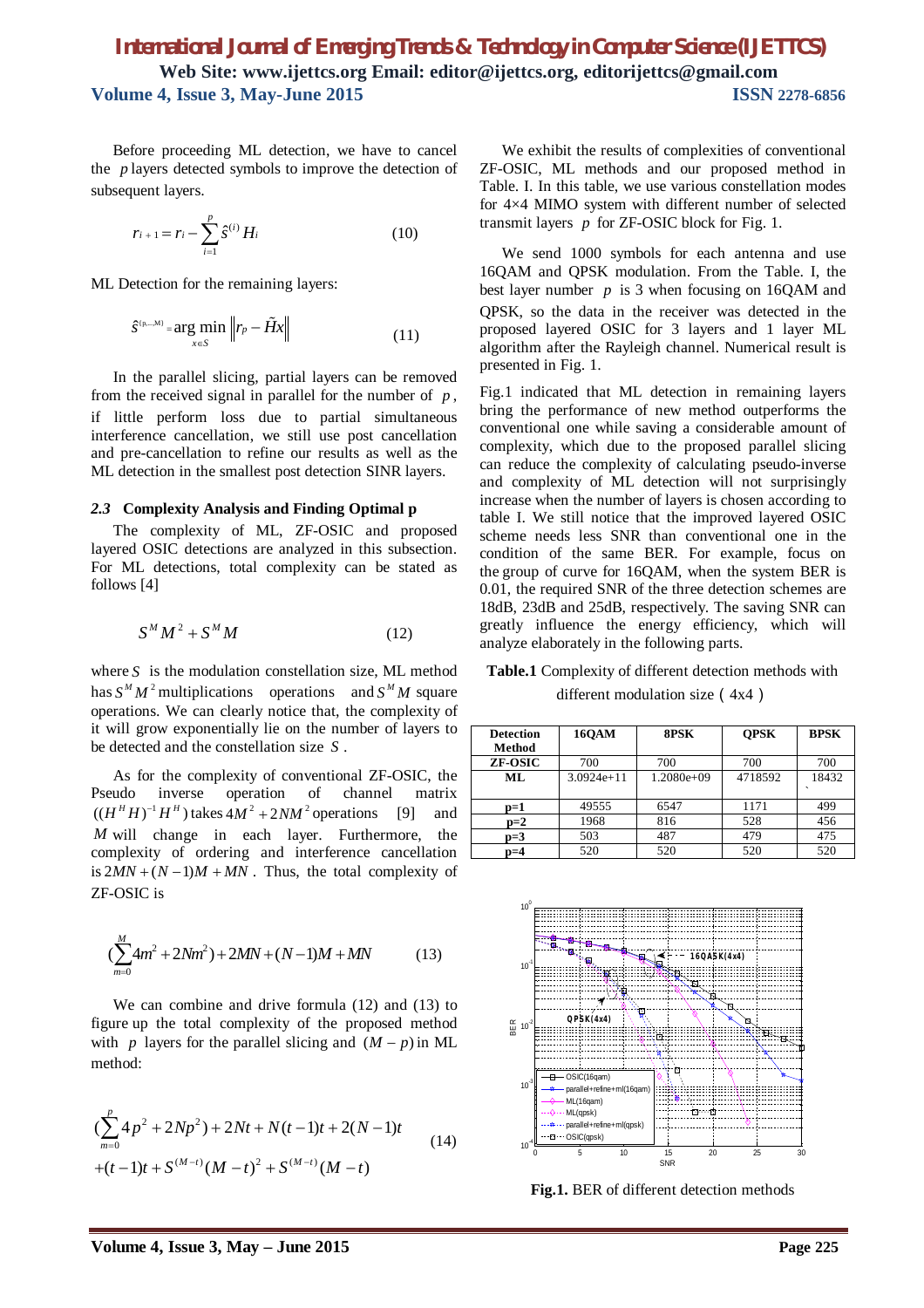.

## **3.ENERGY ANALYSIS OF THE PROPOSED SCHEME**

We consider a model of CMIMO system for distributed WSN, in which each sensor node has a single antenna and all nodes are uniformly distributed in space. We assume that WSNs made of a collection of low-end data collecting nodes (DCNs) that are connected to a high-end data gathering node (DGN), which was shown in Fig. 2. Specifically, the cooperative procedure can be divided into the long-haul communication and the local communication. In Fig. 2, Cluster A includes  $N_T$  data collecting nodes, and cluster B includes one data gathering node and  $N_R-1$  assisting nodes. In the longhaul communication, a set of data collecting nodes transmit their data simultaneously to the nodes in cluster B. At the receiver side, there are  $N_R-1$  local sensors close to data gathering node, so in the local communication, assisting nodes firstly quantize the received samples  $($ <sup>q</sup> bits per sample) and use timedivision multiple access (TDMA) to send these bits to the data gathering node. Then the data gathering node combines these sample values with its own received signal to proceed with the detection process.

In the following subsections, we firstly analyze the energy evaluation of non-cooperative system, then cooperative system efficiencies are described in detail in formulas which depend on the energy analysis in III-A.

## **3.1Non-cooperative system**

To keep things simple, the digital signal processing blocks (coding, pulse-shaping, digital modulation, combination, detection ...) are not taken into consideration[10]. Total power consumption of typical non-cooperative system consists of two major components: the power consumption of the power amplifier *PPA* and the power consumption of the circuit power *P<sup>C</sup>* .

*PPA* is dependent on the transmit power *Pout* , and *Pout* can be calculated as follow:

$$
P_{out} = \frac{(4\pi)^2 d^k M i N_f}{G G \lambda^2} \times \overline{E}_b R_b \tag{15}
$$

where  $d$  is the transmission distance;  $k$  is the signal attenuation parameter,  $k = 2$  denotes the free-space propagation;  $M_i$  is the link margin compensating the hardware process variations and other additive background noise or interference; *N<sup>f</sup>* is given by  $N_f = N_r / N_0$  where  $N_r$  is the power spectral density of the total effective noise at the receiver input and  $N_0$  is the single- sided thermal noise PSD at the room temperature.  $G_t$   $G_r$  are the gain of transmit and receive terminal, respectively;  $\lambda$  is the carrier wavelength;  $\overline{E}_b$  is the average energy per bit required for a given BER; *R<sup>b</sup>* is the bit rate of each node.

*PPA* can be evaluated according to the formula

$$
P_{PA} = N_T (1 + \alpha) P_{out} \tag{16}
$$



**Fig.2.** Cooperative MIMO based on V-BLAST for **WSN** 

where  $\alpha = \varepsilon / \eta - 1$ ,  $\eta$  is the rain efficiency of the RF power amplifier and  $\varepsilon$  is the peak-to-average ratio (PAR) that depends on the modulation scheme and the constellation size, for the M-ary QAM systems  $\varepsilon = (M + 2\sqrt{M} + 1)/(M - 1)$ .

The power consumption  $P_c$  in circuit module can be written as:

$$
P_c \approx N_t (P_{DAC} + P_{mix} + P_{filt} + P_{synth})
$$
  
+ 
$$
N_r (P_{synth} + P_{LNA} + P_{mix} + P_{IFA} + P_{filt} + P_{ADC})
$$
 (17)

where  $P_{LMC}$ ,  $P_{m\dot{x}}$ ,  $P_{\beta h}$ ,  $P_{symh}$ ,  $P_{DM}$ ,  $P_{FM}$ ,  $P_{\beta k}$  and Paze are the power consumption values for the D/A converter, the mixer, the active filters at the transmitter side, the frequency synthesizer , the low noise amplifier , the intermediate frequency amplifier , the active filter at the receiver side and the A/D converter, respectively, M<sub>t</sub> M<sub>t</sub> is the number of transmitter and receiver antennae.

Once  $\overline{E}_b$  is known, we can derive the total energy consumption per bit for a fixed rate M-QAM system can be calculated by (16) and (17):

$$
E_{bt} = \frac{P_{PA} + P_C}{R_{bt}}
$$
  
=  $\frac{3c_1 (M + 1 - 2\sqrt{M})}{\eta} d^k \overline{E}_b + \frac{P_C}{RsM_t \log 2(M)}$  (18)

we assume that the symbol rate of each individual sensors is  $R_s$ , we set  $R_s = B$ ,  $R_{bt} = N_T R_s \log_2 M$ , *B* is transmission bandwidth,  $\overline{E}_b$  is the average energy per bit. From formula (18), we know that the energy saving problem can be reduced to a problem of choosing appropriate modulation rates for different distances when the number of antennas are fixed.

We use formula  $S/N = (E_b/N_0)(R_b/B)$  to indicate the relationship between signal to noise ratio (SNR) and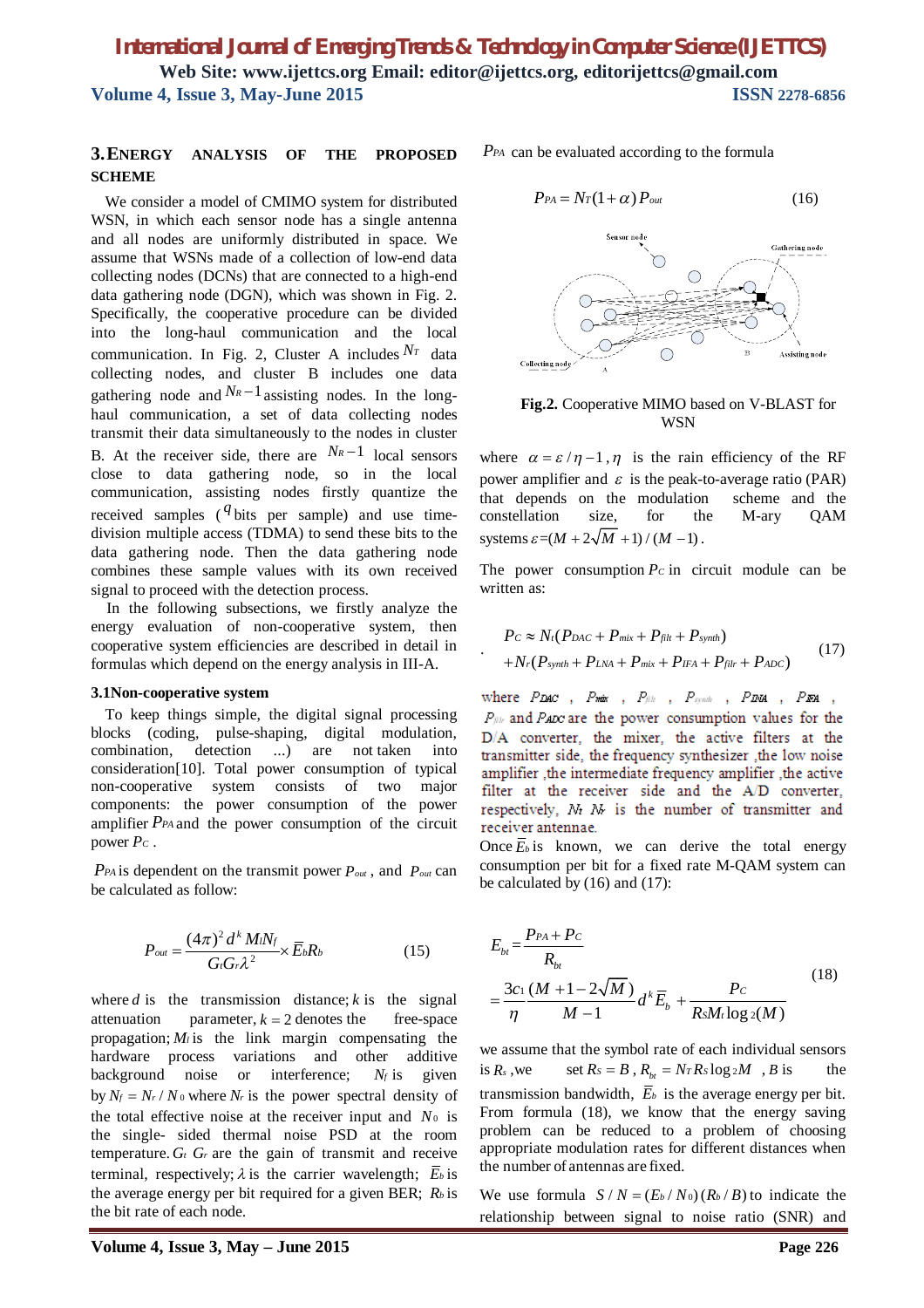$E_b$  /  $N_0$  in communication system, where  $N_0$  is the power spectral density in single side band of noise,  $R_b/B$  on behalf of the frequency efficiency for a fixed modulation size. Here we invert the formula  $S/N = (E_b/N_0) (R_b/B)$  into (19).

$$
E_b = (S/N) N_0 \left(\frac{R_b}{B}\right)^{-1} \tag{19}
$$

So when we receive  $S/N$ ,  $E_b$  can be calculated in (19), then  $E_{bt}$  in (18) can finally be achieved

#### **3.2Cooperative MIMO system**

In the long-haul communication, a set of DCNs transmit their data simultaneously to the nodes in cluster B. We assume that each collecting node has L bits data to be transmitted, according to our model in Fig.2, the total energy is dependent on the total energy consumption per bit in the long-haul communication by

$$
E_{coopTx} = NrLE_{bt}^{(L)}\tag{20}
$$

At the receiver side, in the local communication, assisting nodes firstly quantize the received samples ( *q* bits per sample) and use time-division multiple access (TDMA) to send these bits to the DGN. Then the DGN combined these sample values with its own received signal to proceed with detection process, the total energy is dependent on the total energy consumption per bit in the local communication by

$$
E_{coopRx} = \frac{(N_R - 1)qL}{\log_2(M)} E_{bt}^{(l)}
$$
 (21)

Total energy consumption per bit in the long-haul communication  $E_{bt}^{(L)}$  and the total energy consumption per bit in the local communication  $E_{bt}^{(l)}$  can be calculated like non-cooperative MIMO system.

Finally, the total energy consumption of cooperative MIMO system is

$$
E_{total}^{mimo} = E_{coopTx} + E_{coopRx}
$$
 (22)

## **4.NUMERICAL RESULTS**

In this section, we evaluate the proposed OSIC scheme in WSNs and study the selection of optimal modulation size for the proposed model, then we employ the simulation of energy efficiency to illustrate the results achieved previously.

We assume

$$
B = 10kHz, f_c = 2.5GHz, P_{mix} = 30.3mW,
$$
  
\n
$$
P_{filt} = 2.5mW, P_{filt} = 2.5mW, P_{LNA} = 20mW,
$$
  
\n
$$
P_{synth} = 50mW, P_{DAC} = 15.4mW, P_{ADC} = 6.7mW,
$$
  
\n
$$
P_{IFA} = 3mW, M_l = 40dB, N_f = 10dB, G_iG_r = 5dBi
$$
  
\n
$$
T = 0.35 \text{ in all simulations in this paper.}
$$

We use the results in Fig.1 (SNRs corresponding to three detection schemes for the fixed system BER of 0.01 is 18dB, 23dB and 25dB in 16QAM). The total energy consumptions of three detection methods can be calculated in (22) and are shown in Fig.3. We make the value of constellation size fixed (16QAM), the average BER is 0.001 in local communication and the sensors within a cluster is chosen to be 20m, 16000 bits were transmitted in per antenna.

Fig.3 illustrates that the proposed approach consumes less power consumption than the conventional one as well as greatly outperforms SISO from the origin. Thus the proposed method in cooperative MIMO can significantly save more sending power when compared with other means, that is, new method can be used to prolong the life cycle of the energy-constrained wireless sensor networks.

The dependence of total energy consumption per bit on the incremental value of constellation size *b* for four diverse transmission distances in both conventional detection and the proposed method are shown in Fig.4. We suppose that bits in the local communication are firstly executed with QPSK modulation and then transmit over Rayleigh channel and in long-haul communication the Rayleigh channel was considered.

From Fig.4 we notice that one optimal modulation size can be chosen for various transmition distance to receive the minimal total energy per bit *Ebt* for conventional OSIC and the proposed schemes. We can further notice that the more distance the long-haul communication increases, the larger energy the whole network consumes, still, the communication for long distance requires larger value of modilation size when compared to short ones. Total energy consumption per bit for the poposed OSIC method is less than the conventional one all way through when we forcus on two lines in one fixed distance, which matches the result we have discussed in Fig.3.

We further study the result in Fig.4, and portray Fig.5 to describe the dependence of total energy consumption per bit on the incremental transmission distance for diverse modulation size (including BPSK QPSK and 16QAM ) for the proposed scheme–based cooperative MIMO and SISO model.

In Fig.5, the bold solid red line with star symbols indicates the total energy consumption per bit while using the optimal modulation method, namely, the lower bound of total energy consumption in the cooperative MIMO system. We can notice that when *d* is small, the SISO system is more energy-efficient than MIMO due to extra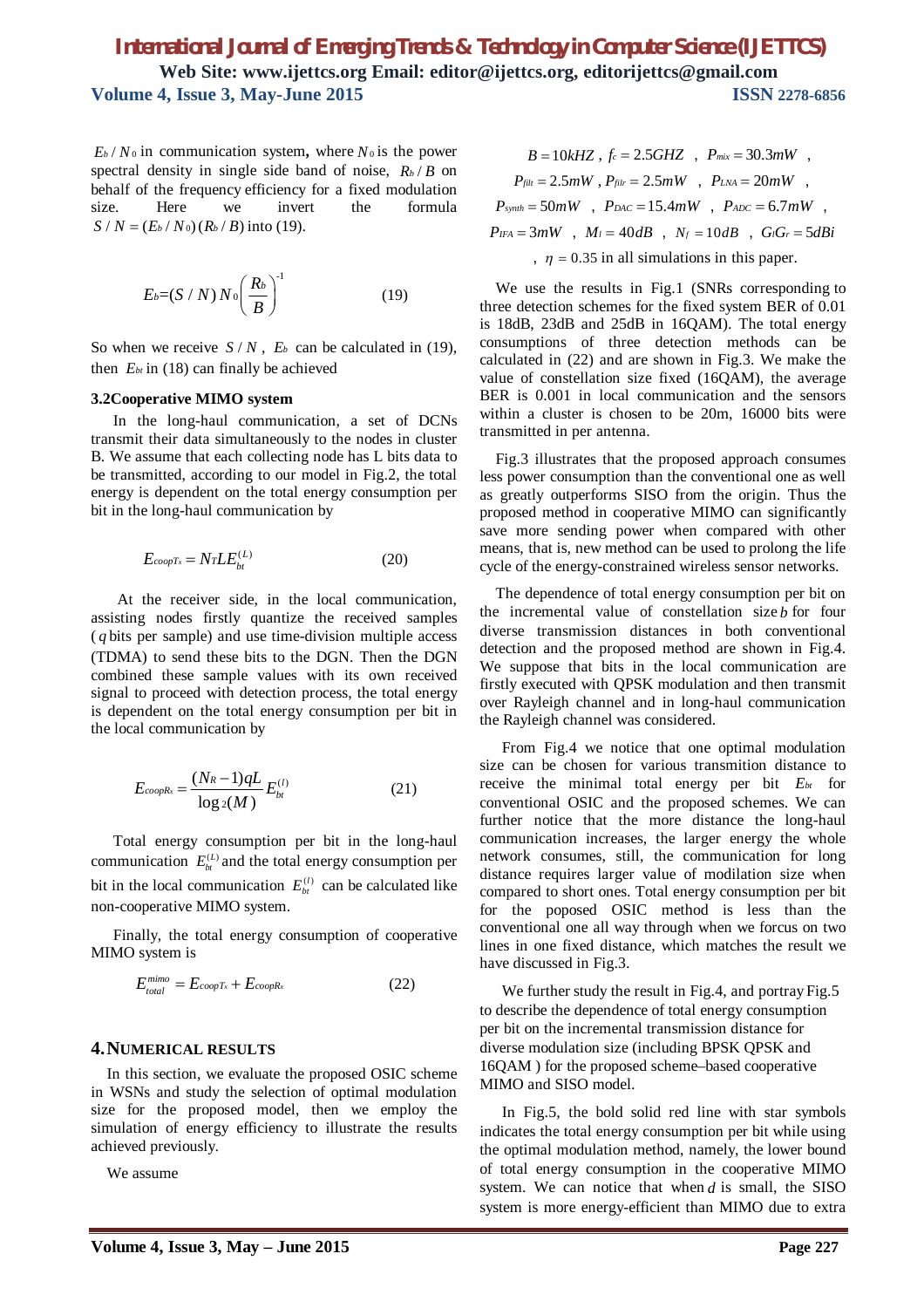circuit consumption and cooperative consumption, when *d* is getting larger, the total energy saved by MIMO technique can not only remedy the extra cooperative energy cost but receive a lot of surplus energy. So based on our assumptions, when  $d < 14$  m, the adoption of SISO using 16QAM is chosen and when  $15 < d < 29$  m, we use cooperative MIMO technique using 16QAM to transmit and  $d > 29$  m, CMIMO using QPSK is adopted for saving over-all energy.

Based on Fig.6 we conclude that even consider both circuit and transmission power consumption term, the modified OSIC can provide significant energy saving compared to the conventional one. *d<sup>L</sup>* needs to be at least 21m to justify the use of cooperative MIMO in optimal rate and the critical distance needs to be increased to 31m in the case of the fixed-rate employing QPSK modulation.



**Fig.3.** Total energy vs. distance of WSN in the local Rayleigh channel



**Fig.4.** Total energy consumption per bit *Ebt* vs. M-QAM constellaton size for 4x4 cooperative MIMO in conventional OSIC detection and the proposed method



**Fig.5.** Total energy consumption per bit *Ebt* vs. transmission distance for 4x4 cooperative MIMO in proposed method for viable modulation sizes



**Fig.6** Energy efficiency of both modified OSIC and conventional OSIC method for QPSK and variable-rate

## **5.CONCLUSIONS**

We proposed a modified OSIC algorithm that can significant save more energy than conditional one when we adopt the proposed method in WSNs. Moreover, the simulation results indicate that there must have an optimal rate for each transmition distance to minimize the total energy, and for achieving the maximum energy efficiency proposing an opyimal scheme whose canstellation size is considered.

## **References**

- [1] Xiaohua L, Mo C,and Wenyu L, "Application of STBC-encoded cooperative transmissions in wireless sensor networks", IEEE Signal Processing Letters, 2005, 12(2): 134-137.
- [2] Jayaweera S.K ,and Chebolu M.L, " Virtual MIMO and Distributed Signal Processing for Sensor